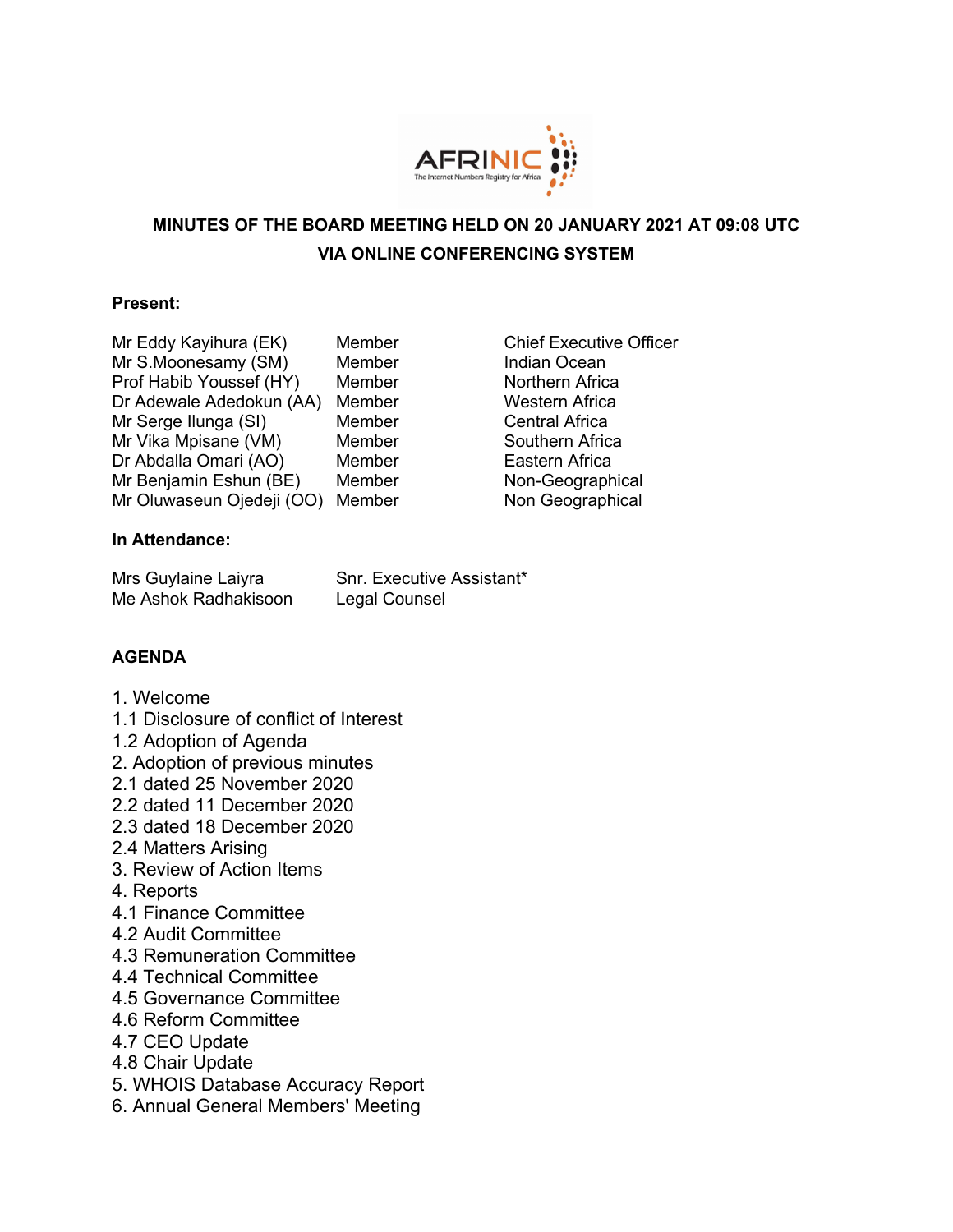- 7. Nomination Committee Appointments
- 8. AoB
- 9. Next Board Meeting

++++++++++++++

#### **BUSINESS OF THE DAY**

#### **1. Welcome**

The Chair welcomed the members present and opened the meeting at 09:08 UTC. A roll call was carried out to confirm quorum.

#### **1.1 Disclosure of conflict of interest**

VM declared a conflict of interest for Agenda Item no. 7.

#### **1.2 Adoption of Agenda**

The Agenda was adopted as circulated. Proposed AO Seconded HY.

### **2. Adoption of previous minutes**

#### **2.1 dated 25 November 2020**

#### **Resolution 202101.591**

The Board approved the minutes of the Board Meeting held on 25 November 2020 with amendments Proposed AO. Seconded EK

#### **2.2 dated 11 December 2020**

#### **Resolution 202101.592**

The Board approved the minutes of the Board Meeting held on 11 December 2020 with amendments Proposed SI. Seconded HY

#### **2.3 dated 18 December 2020**

# **Resolution 202101.593**

The Board approved the minutes of the Board Meeting held on 18 December 2020 with amendments. Proposed OO. Seconded HY

### **2.4 Matters Arising**

None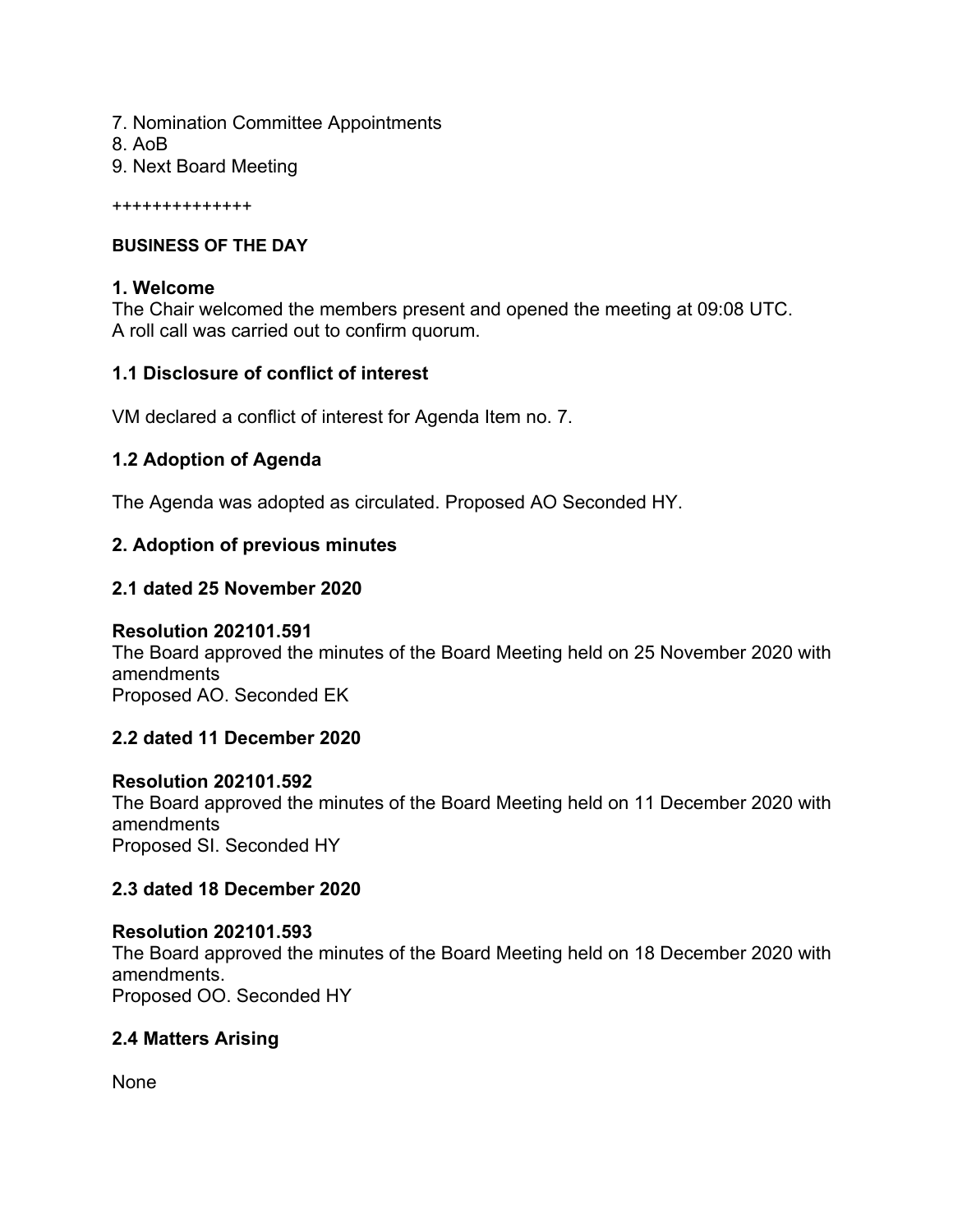#### **3. Review of Action Items**

**Action Item 202012.01:** The Management to publish the approved Budget 2021 on the website.

**Status:** Action Item to be closed. Completed.

**Action Item 202001.02:** The CEO to submit a proposal for hosting a virtual AIS and AGMM in June 2021.

**Status:** Action Item to be Closed. Completed.

**Action Item 202012.01:** The Finance Committee to review the Reserve Policy as per resolution 201801.60 and report back to the Board by end of February 2021 **Status:** Action Item to be kept Open. Deadline February 2021.

**Action Item 202011.01:** The Finance Committee to submit a report on the Financial Impact Analysis on the RIR Transfer Policy **Status:** Action Item to be kept Open. Deadline end of Quarter1 – March 2021.

**Action Item 202011.02:** The Chair to follow up on the KYC status by 30 November 2020.

**Status:** Action Item to be kept Open. Secretariat to continue follow up with deadline 15 Feb 21 to close the matter.

**Action Item 202011.03:** The CEO to notify the members about the revised AFRINIC Bylaws once the filing of the AFRINIC Bylaws is completed. Deadline 4 December 2020.

**Status:** Action Item to be kept Open. Confirmation received from the Company Secretary that the Registrar of Companies has approved filing of the AFRINIC Bylaws.

**Action Item 202010.02:** The Remuneration Committee to review a new Bonus Policy by end of November 2020. **Status:** Action Item to be kept Open. Deadline February 2021.

**Action Item 202010.04:** The Audit Committee to follow up on the CSR and status of previous issues raised on the Management Letter. **Status:** Action Item to be kept Open. Deadline March 2021.

**Action Item 202010.05:** The CEO to review and make recommendations on the Delegation of Authority by 18 November 2020.

**Status:** Action Item to be Closed. Completed.

**Action item 202010.06:** The draft minutes of the AGMM2020 to be finalised and published by 30 October 2020. **Status:** Action Item to be Closed. Completed.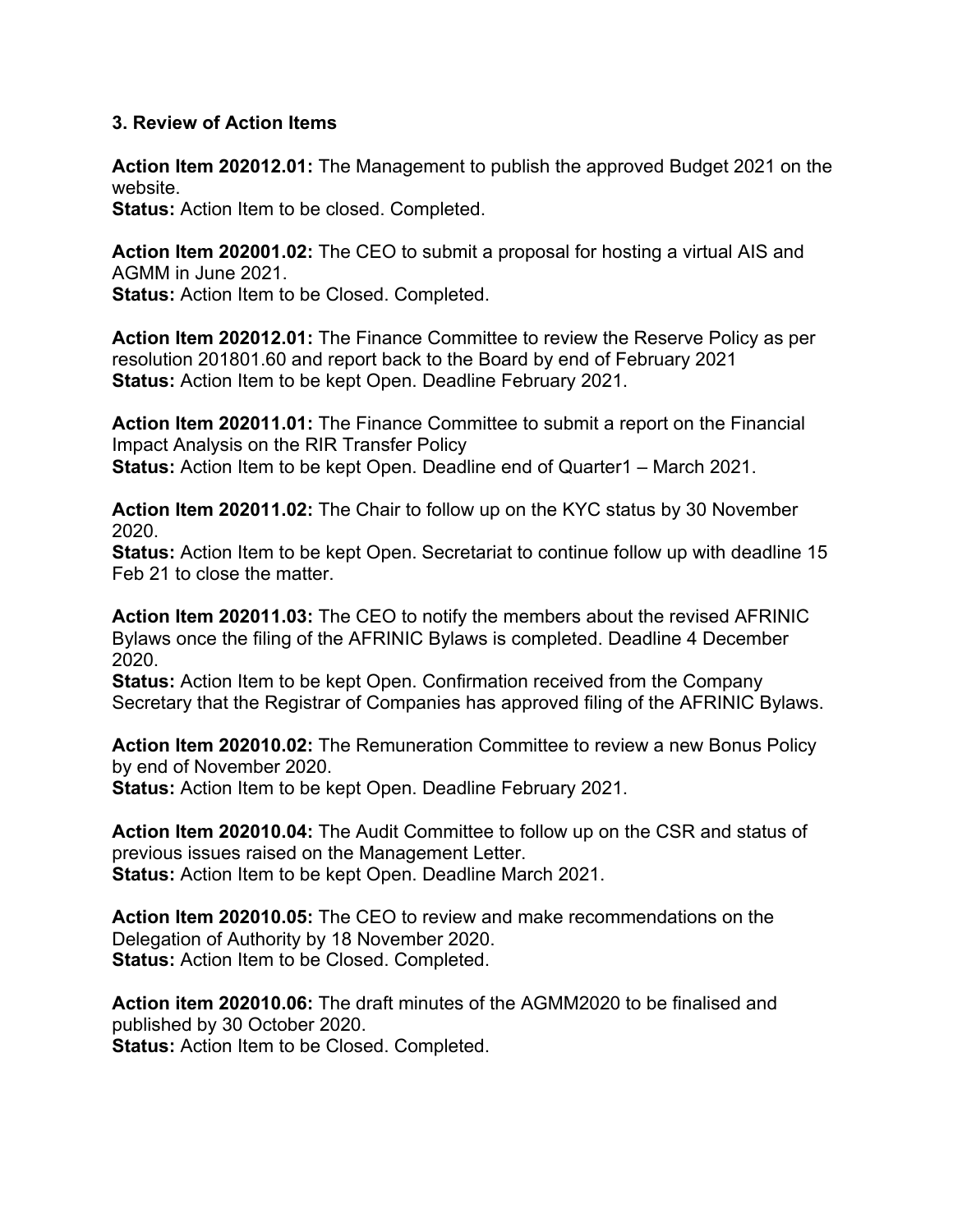**Action Item 202009.01:** The Board Committees to review the ToRs and submit to the Board within 2 weeks. **Status:** Action Item to be Closed. Completed.

**Action Item 202006.02:** The AuditCo to share the Business Continuity Plan by 17 June 20 to the Board for approval.

**Status:** Action Item to be kept Open. Deadline February 2021.

**Action Item 202006.07 :** The Management and the Finance Committee to review the discount policy and submit to the next Board meeting for consideration. **Status:** Action Item to be kept Open. Deadline March 2021.

**Action Item 202006.12:** The Finance Committee to consider the 'Business Impact of COVID19' on the company and to report back to the Board. **Status:** Action Item to be kept Open. Deadline February 2021.

**Action Item 202006**.**13**: A public consultation for the Appeal Committee's Terms of Reference to be opened for a period of one month **Status:** Action Item to be kept Open. Deadline February 2021.

**Action Item 201908.04 :** The Audit Committee to oversee a report on Members who have not yet signed the RSA. **Status:** Action Item to be kept Open. Deadline February 2021.

**Action Item 201908.07:** The management to provide a report on the FIRE Programme by the next Board meeting. **Status:** Action Item to be kept Open. Report Submitted.

**Action Item 201905.02**: The incoming CEO to conduct an evaluation of the current operational structure and make recommendations to the Board within 12 months after assumption of duty. **Status:** Action Item to be kept Open. Report Submitted.

**Action Item 201905.04:** The CEO to review the current Travel Policy. The Remuneration Committee to oversee the implementation and report to the Board. **Status:** Action Item to be kept Open. Deadline March 2021.

### **4. Reports**

### **4.1 Finance Committee**

The next meeting of the Committee is scheduled for early February 2021. No report.

### **4.2 Audit Committee**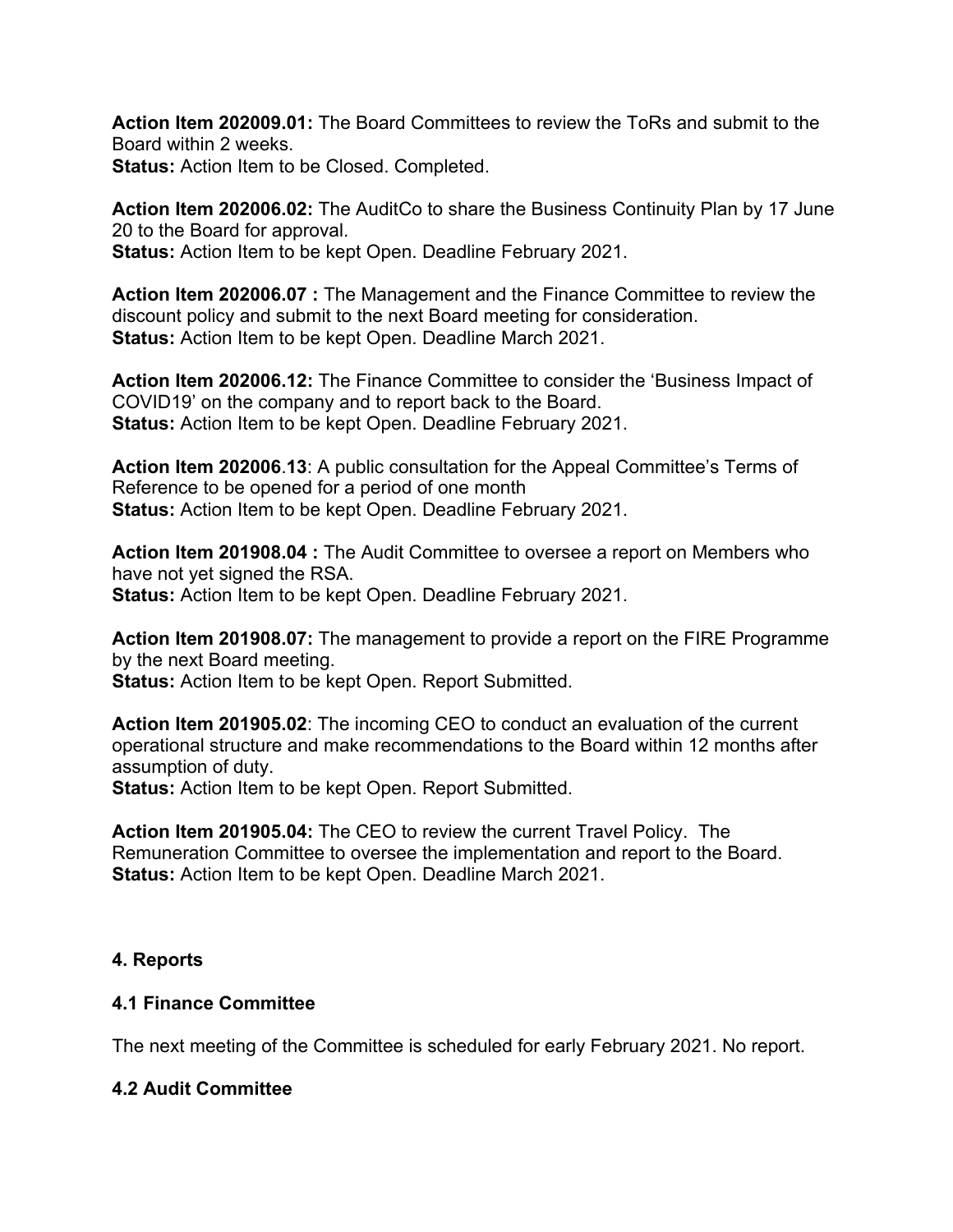The Board took note of the report of the Audit Committee.

The Committee is working on the following items:

1. Year 2020 External Audit

The Letter of Engagement has been submitted and the external auditor will soon submit its work plan for the 2020 audit exercise.

2. Audits Recommendations Follow up

The Internal Auditor is following up on the past recommendations made and an updated report will be submitted in the next board meeting.

3. Member Assisted Review

The Committee is presently awaiting a report from the CEO on the process to be implemented to make Members comply with the RSA.

4. Fire Programme Audit.

The Board took note of the draft report from the Internal Auditor.

**Action Item 202101.01 :** The Audit Committee to follow-up on the recommendations made on the FIRE Programme Audit Report. Deadline end of February 2021.

### **4.3 Remuneration Committee**

The Chair of the Remco briefed on the work as follows

1. COO Recruitment

The recruitment process is ongoing. Applications received pursuant to the advertisement. The Committee will proceed with pre-selection and the evaluation process.

#### 2. Organisation Structure

A draft proposal was submitted by the CEO. The Committee has reviewed and made comments for a more readable version including further description on the structure and financial impact.

#### 3. Bonus Policy

The Bonus Policy is to be reviewed by the Management, and linked to the employees performance and the financial health of the organization.

### **4.4 Technical Committee**

The Committee was inactive for the past months and has completed its work when it was originally constituted. The Board agreed that its scope is more operational than Board related; and as such agreed to dissolve the Committee.

### **Resolution 202101.594**

WHEREAS the Technical Committee has completed its work; RESOLVED that the Technical Committee is hereby dissolved.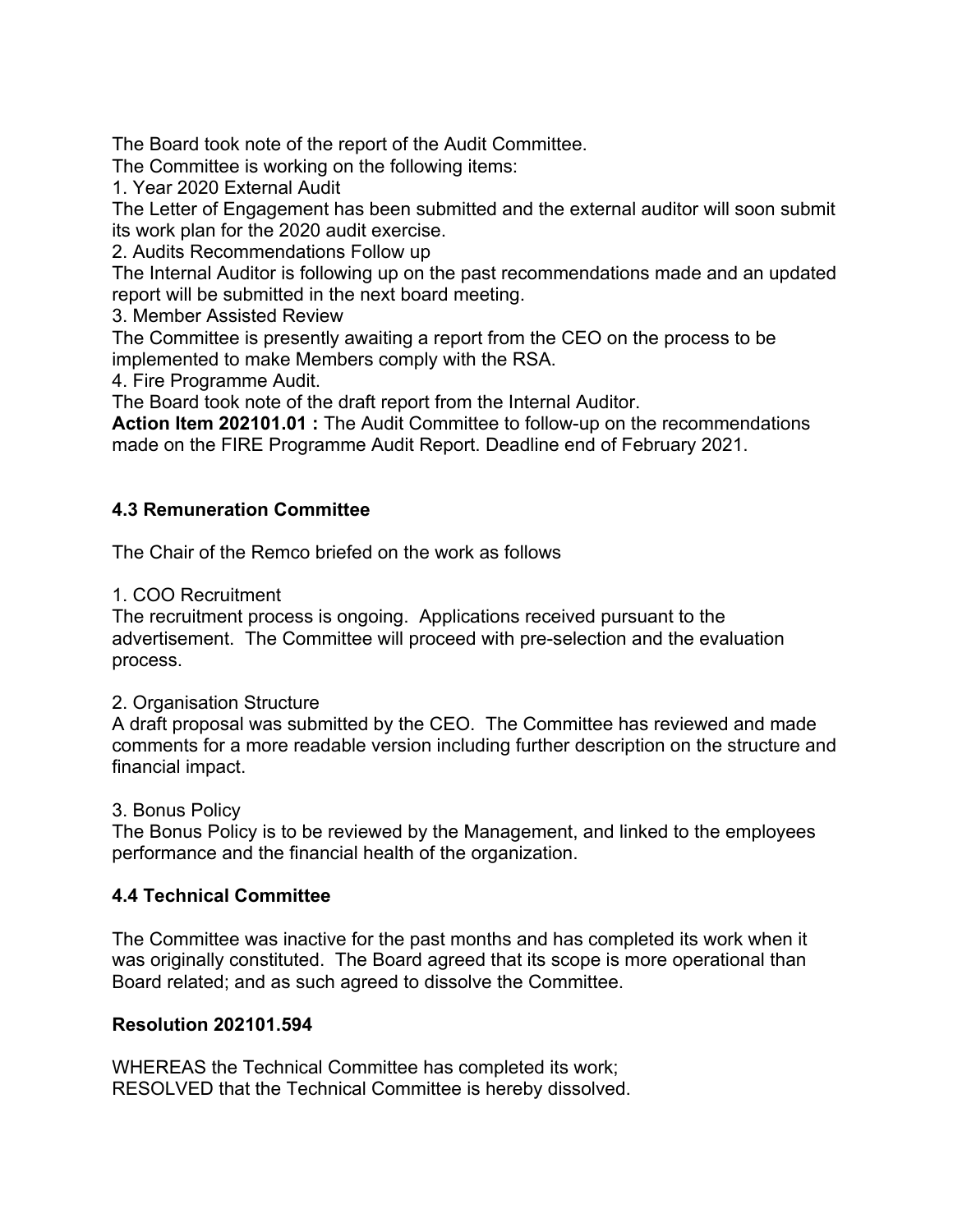Proposed BE. Seconded AA. Resolution passed unanimously

#### **4.5 Governance Committee**

The Governance Committee was re-constituted for the year 2021 with Mr Ali Hussein who was elected during the AGMM 2020 and Mr Eddy Lareine who was appointed by the Board in December 2021.

The Committee is yet to hold its first meeting to elect a new Chairman.

#### **4.6 Reform Committee**

The Committee was inactive for the past months. The Board discussed on the relevance of the Reform Committee in line with the context in which it was created compared to the present situation.

After discussion, the Board agreed that the Chairman to contact the Committee for update on its status of work and deliverables.

### **4.7 CEO Update**

The CEO presented its report to the Board as follows;

1. Database Accuracy and IP Audit Report

The final report has been circulated for report and awaiting approval for publication. 2. Legal Cases

The legal cases are in progress and affidavits are being exchanged by both parties. 3. Office renovation

The office renovation is almost completed and staff has started to get back to the AFRINIC Office.

4. Resignation of the Research and Innovation Manager.

The Board was informed of the resignation of the Research and Innovation Manager, effective end of March 2021.

### **5. Mailing Lists Terms of Use**

The Board took note of the Mailing Lists' Terms of Use and approved for implementation as presented by the CEO.

#### **Resolution 202101.595**

WHEREAS the Board took note of the proposed AFRINIC Mailing Lists' Terms of Use; RESOLVED to approve the Terms of Use. Proposed HY Seconded OO. Resolution passed

### **4.8 Chair Update**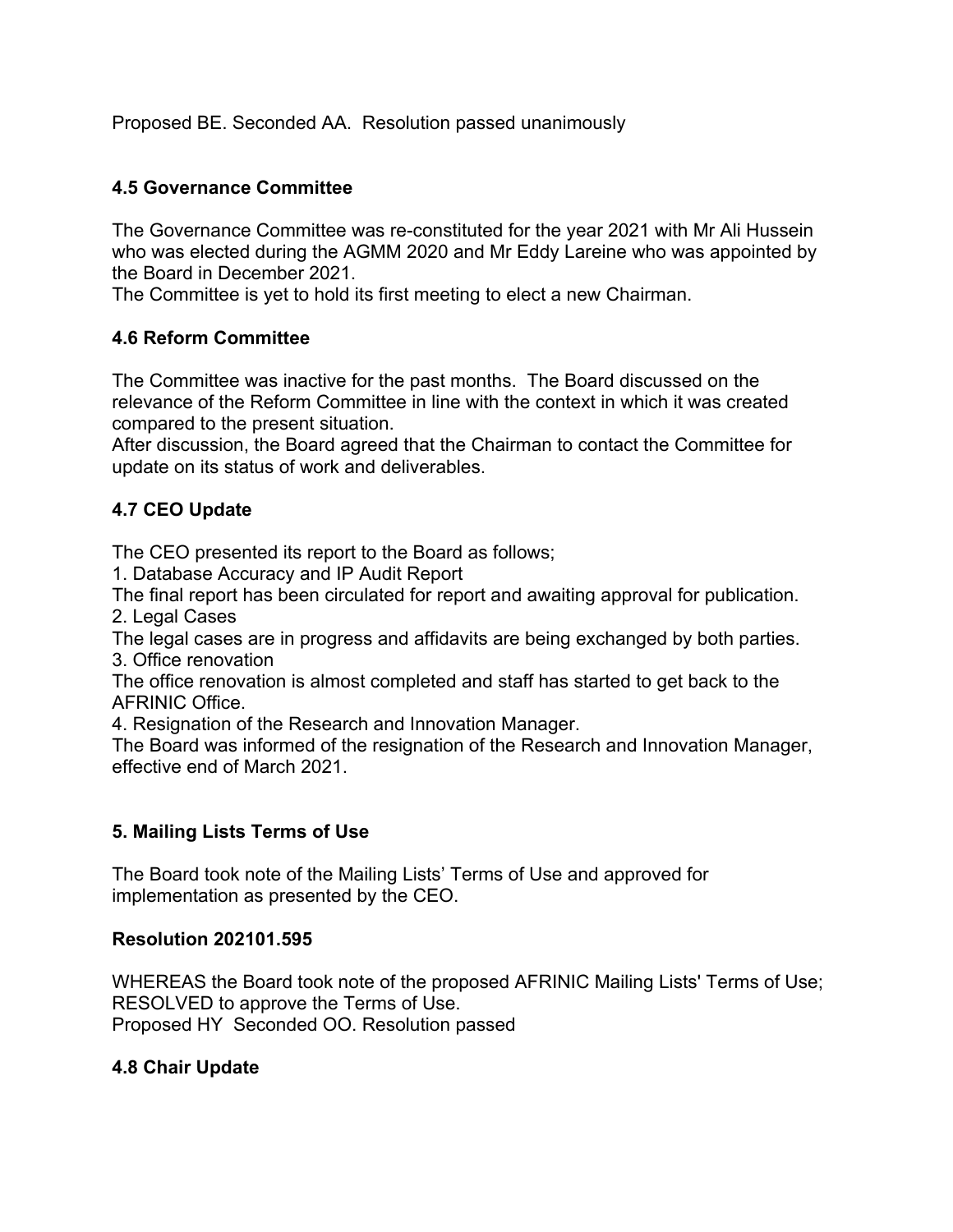The Chair updated the Board on his activities for the month of 31 December 2020. The Board was informed on the anonymous emails and complaints that the Chair received. The CEO performance evaluation is scheduled for February 2021.

### **5. WHOIS Database Accuracy Report**

The Board took note of the WHOIS Database Accuracy Report.

### **Resolution 202101.596**

WHEREAS the Board has taken note of the WHOIS Database Accuracy Report as submitted by the Management.

RESOLVED that the report be published for the information of the Resources Members and the community-at-large.

Proposed BE. Seconded HY.

### **6. Annual General Members' Meeting**

The CEO briefed the Board on the ongoing logistics for the online Annual General Members' Meeting 2021. The agreed dates are scheduled for 31 May to 4 June 2021. The Board took note of the tentative budget and the tentative agenda.

## **7. Nomination Committee Appointments**

The Board reviewed the list of volunteers received after the call for volunteers for appointment on the Nomination Committee Appointments. **Resolution 202101.597**

WHEREAS there is a need to appoint four members, three community volunteers and one Board Member, to the Nomination Committee 2021 in terms of article 9 of the Bylaws;

WHEREAS persons domiciled in South Africa sub-regions are not eligible in terms of article 9.1 of the Bylaws;

WHEREAS several volunteers from the community expressed an interest; RESOLVED to appoint Caleb Ogundele Olumuyiwa, Fabian Arbogast and Raymond Mamattah to the Nomination Committee 2021 as community representatives; RESOLVED to appoint Abdalla Omari to the Nomination Committee as the Board representative.

Proposed BE. Seconded AA. VM recused EK abstained, resolution passed

## **8. AoB**

None